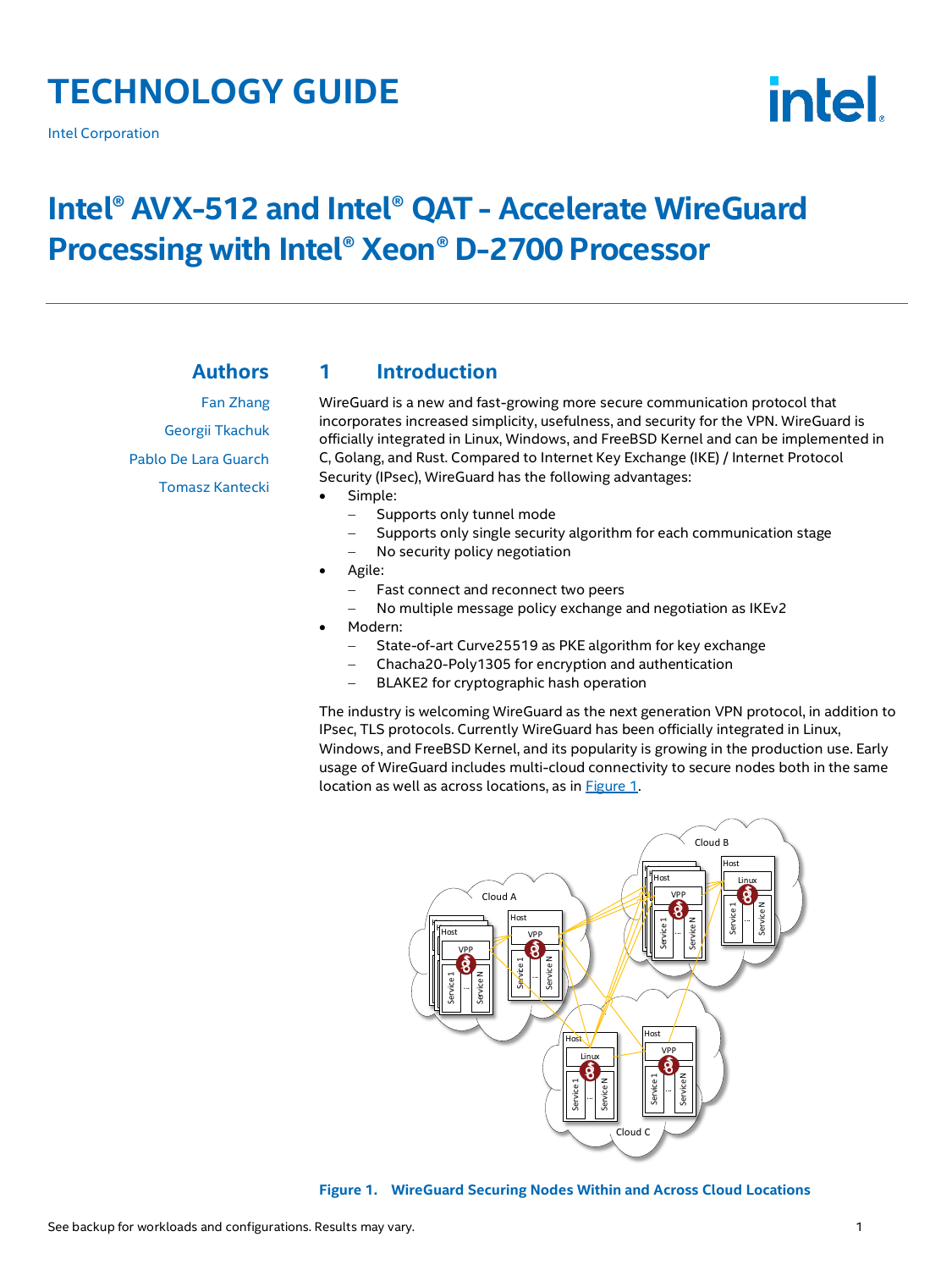This guide explains how the latest Intel® Advanced Vector Extensions 512 (Intel® AVX-512) instructions and Intel® QuickAssist Technology (Intel® QAT) Gen 3 enabled in the Intel® Xeon® D-2700 processor can be used to achieve between 3x and 10.5x performance throughput than WireGuard with Linux Kernel WireGuard and routing. Section 3 describes the configuration used to conduct the performance benchmarking.

This document is intended for anyone looking to develop or deploy a more state-of-theart VPN solution in their existing network infrastructure. The technologies enabled here can be used as a reference point for helping to improve performance in any WireGuard or networking deployment.

This document is part of the Network Transformation Experience Kit, which is available at https://networkbuilders.intel.com/network-technologies/network-transformationexp-kits and the Intel® Xeon® D-2700 and D-1700 Processor Experience Kit, which is available at https://networkbuilders.intel.com/intel-technologies/intel-xeon-dprocessor-experience-kits.

# **Table of Contents**

| 1              |       |  |
|----------------|-------|--|
|                | 1.1   |  |
|                | 1.2   |  |
| $\overline{2}$ |       |  |
|                | 2.1   |  |
|                | 2.1.1 |  |
|                | 2.1.2 |  |
|                | 2.1.3 |  |
|                | 2.1.4 |  |
|                | 2.1.5 |  |
| 3              |       |  |
|                | 3.1   |  |
|                | 3.1.1 |  |
|                | 3.1.2 |  |
|                | 3.2   |  |
|                | 3.3   |  |
|                | 3.3.1 |  |
|                | 3.3.2 |  |
|                | 3.3.3 |  |
| 4              |       |  |
| 5              |       |  |
| Appendix A     |       |  |

# **Figures**

| Figure 1.  |                                                                                                                     |  |
|------------|---------------------------------------------------------------------------------------------------------------------|--|
| Figure 2.  |                                                                                                                     |  |
| Figure 3.  |                                                                                                                     |  |
| Figure 4.  |                                                                                                                     |  |
| Figure 5.  |                                                                                                                     |  |
| Figure 6.  |                                                                                                                     |  |
| Figure 7.  |                                                                                                                     |  |
| Figure 8.  |                                                                                                                     |  |
| Figure 9.  |                                                                                                                     |  |
| Figure 10. | Performance Comparison of Kernel WireGuard, VPP WireGuard with Software Encryption, and VPP WireGuard with Hardware |  |
|            |                                                                                                                     |  |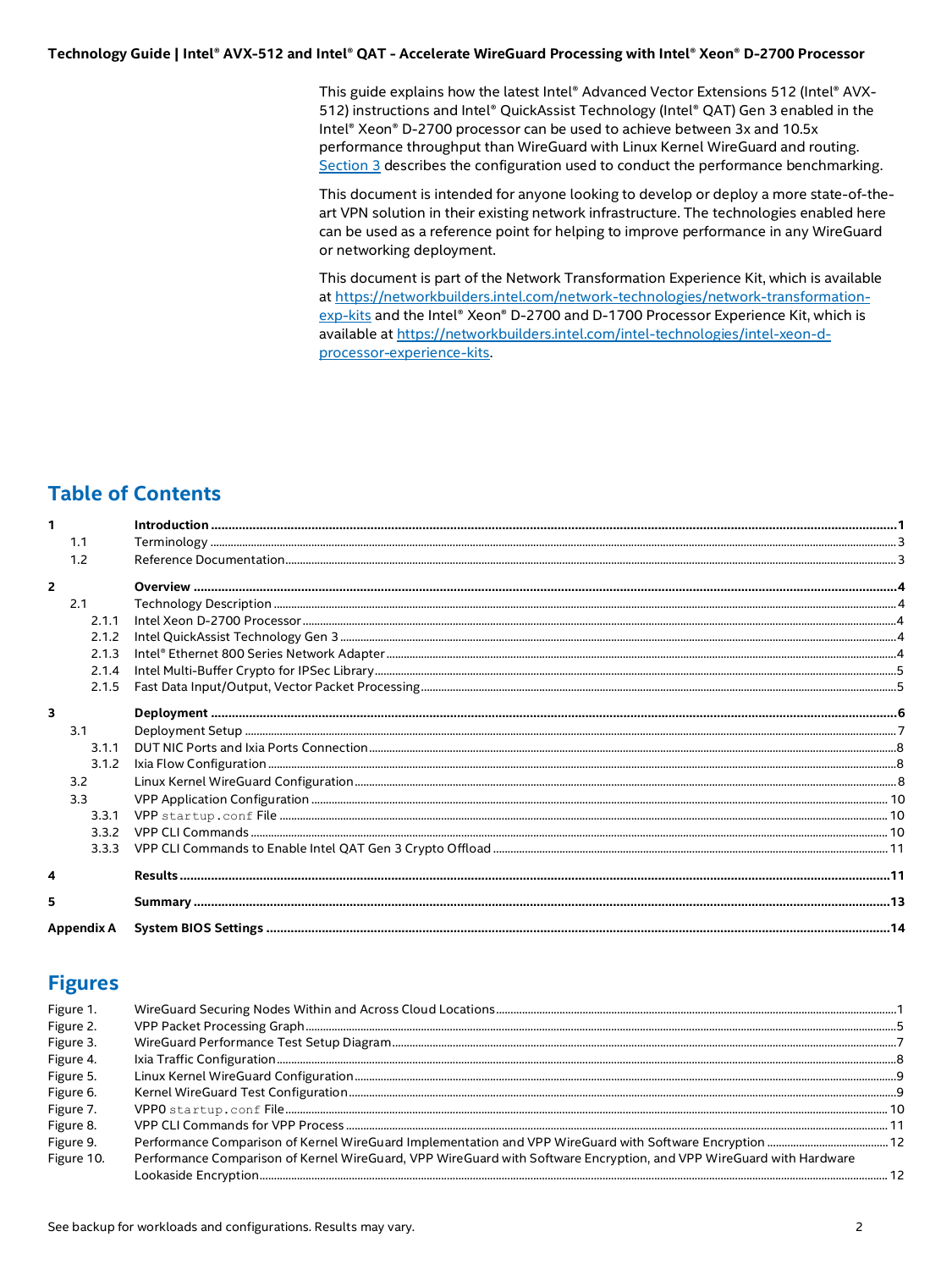# **Tables**

| Table 1. |        |  |
|----------|--------|--|
| Table 2  |        |  |
| Table 3. | Svstem |  |

# **Document Revision History**

| <b>REVISION</b> | <b>DATE</b>       | <b>DESCRIPTION</b> |
|-----------------|-------------------|--------------------|
| 001             | <b>March 2022</b> | Initial release.   |

# <span id="page-2-0"></span>**1.1 Terminology**

#### <span id="page-2-2"></span>**Table 1. Terminology**

| <b>DESCRIPTION</b>                                                   |
|----------------------------------------------------------------------|
| Authenticated Encryption with Associated Data                        |
| Advanced Encryption Standard                                         |
| Advanced Encryption Standard Galois/Counter Mode                     |
| Intel® Advanced Encryption Standard New Instructions (Intel® AES-NI) |
| Dynamic Device Personalization                                       |
| Differentiated Services Code Point                                   |
| Fast Data Input/Output                                               |
| Internet Key Exchange                                                |
| Internet Protocol Security                                           |
| Intel® Multi-Buffer Crypto for IPSec                                 |
| Public Key Encryption                                                |
| Receiver Side Scaling                                                |
| Vectorized Advanced Encryption Standard                              |
| The VPP Binary API                                                   |
| <b>Vector Packet Processing</b>                                      |
| Encrypted Virtual Private Network (VPM) Communication Protocol       |
|                                                                      |

# <span id="page-2-1"></span>**1.2 Reference Documentation**

# <span id="page-2-3"></span>**Table 2. Reference Documents**

| <b>REFERENCE</b>                                                                         | <b>SOURCE</b>                                                                                                                            |
|------------------------------------------------------------------------------------------|------------------------------------------------------------------------------------------------------------------------------------------|
| AVX-512 Overview                                                                         | https://www.intel.com/content/www/us/en/architecture-and-<br>technology/avx-512-overview.html                                            |
| Intel® Ethernet 800 Series Network Adapter Overview                                      | https://ark.intel.com/content/www/us/en/ark/products/series/184846/intel-<br>ethernet-network-adapter-e810-series.html                   |
| Intel® QuickAssist Technology                                                            | https://www.intel.com/content/www/us/en/architecture-and-<br>technology/intel-quick-assist-technology-overview.html                      |
| VPP Wiki                                                                                 | https://wiki.fd.io/view/VPP                                                                                                              |
| VPP Crypto Infrastructure and VPP IPSec Overview                                         | https://wiki.fd.io/view/VPP/IPSec and IKEv2                                                                                              |
| Intel® AVX-512 – Packet Processing with Intel® AVX-512<br>Instruction Set Solution Brief | https://networkbuilders.intel.com/solutionslibrary/intel-avx-512-packet-<br>processing-with-intel-avx-512-instruction-set-solution-brief |
| Intel® AVX-512 – Instruction Set for Packet Processing<br><b>Technology Guide</b>        | https://networkbuilders.intel.com/solutionslibrary/intel-avx-512-instruction-<br>set-for-packet-processing-technology-guide              |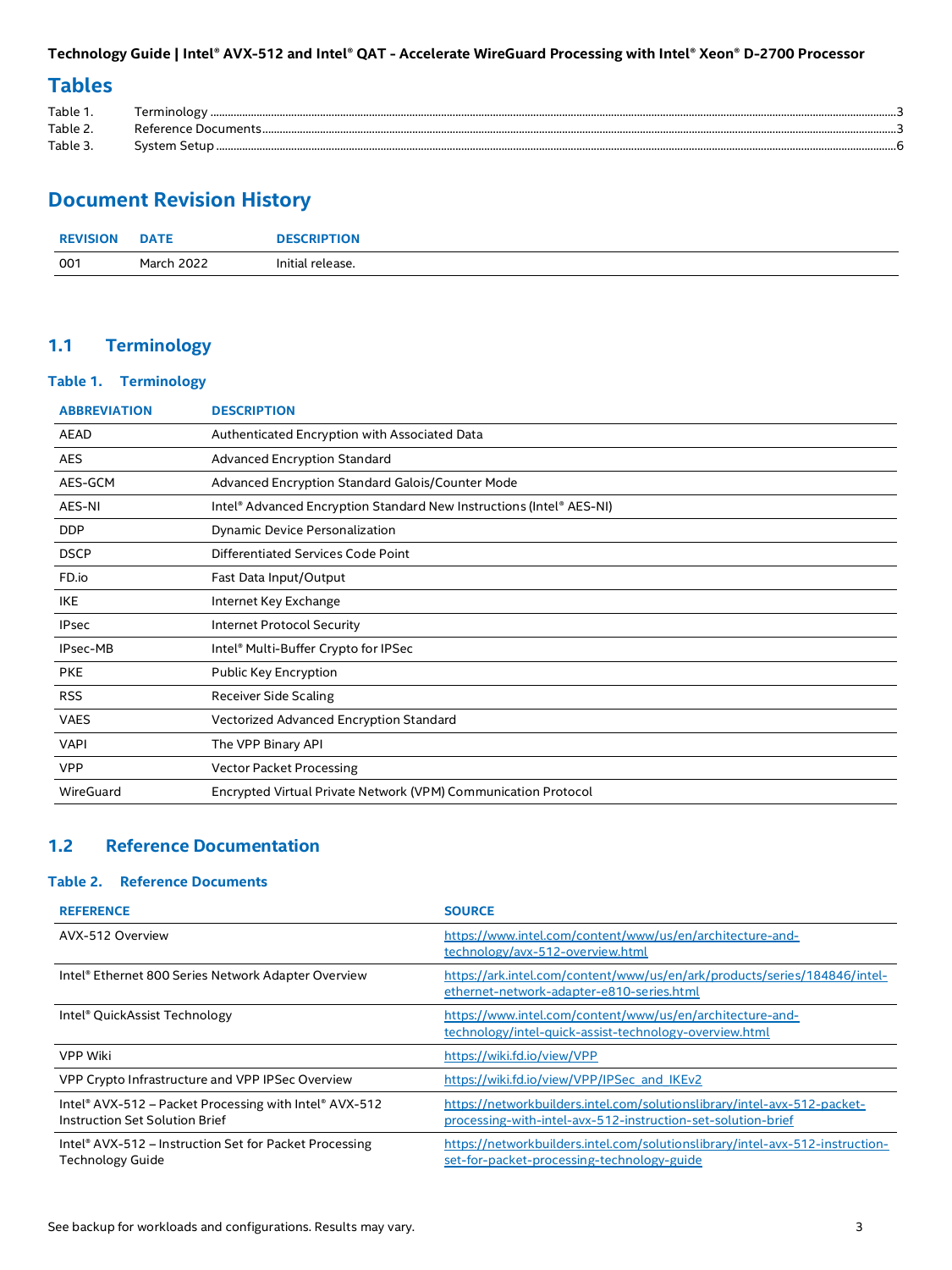| <b>REFERENCE</b>                                                                                            | <b>SOURCE</b>                                                                                                                                                   |
|-------------------------------------------------------------------------------------------------------------|-----------------------------------------------------------------------------------------------------------------------------------------------------------------|
| Intel® AVX-512 – Writing Packet Processing Software with Intel®<br>AVX-512 Instruction Set Technology Guide | https://networkbuilders.intel.com/solutionslibrary/intel-avx-512-writing-<br>packet-processing-software-with-intel-avx-512-instruction-set-technology-<br>guide |

# <span id="page-3-0"></span>**2 Overview**

This document is intended as a guide to show how WireGuard throughput may be significantly increased with the hardware and software optimization done to the Intel Xeon D-2700 processor. The hardware optimization is achieved through the Intel AVX-512 instructions utilization and symmetric crypto encryption/decryption done by Intel® QuickAssist Technology (Intel® QAT) Gen 3. The software optimization is achieved through the Fast Data Input/Output (FD.io) Vector Packet Processing (VPP) open-source packetprocessing stack, which for WireGuard cryptography utilizes the new Intel AVX-512 instructions for Chacha20-Poly1305 AEAD cryptographic encryption/decryption, powered by the latest Intel® Multi-Buffer Crypto for IPSec (intel-ipsec-mb) library.

In this document, we describe how the test system was set up and deployed using the technologies listed earlier, and how it was used to achieve over 8 Gigabits per second bidirectional single WireGuard peer encryption and decryption throughput with software, or 46 Gigabits per second bidirectional single WireGuard peer encryption and decryption throughput with Intel QAT Gen 3 hardware-accelerated VPP WireGuard implementation.

While this guide goes into detail on how this performance improvement was achieved, the system setup and technology enablement demonstrated in this guide are intended as a reference for anyone trying to improve their networking or WireGuard performance. This guide describes a VPP WireGuard implementation that takes advantage of both Intel AVX-512 instructions and Intel QAT Gen 3 hardware Chacha20-Poly1305 cryptographic operation offloading and showcases the WireGuard performance achieved in the Intel Xeon D-2700 processor.

# <span id="page-3-1"></span>**2.1 Technology Description**

# <span id="page-3-2"></span>**2.1.1 Intel Xeon D-2700 Processor**

The Intel Xeon D-2700 processor family comes with many new technologies enabled, designed to help improve and increase networking workload performance.

Compared to earlier generation Intel Xeon D processors, the new Intel Xeon D-2700 processor has up to 1.5x Ethernet processing capability, 4x Ethernet connectivity, and 2x PCIe throughput. Most importantly, the new Intel Xeon D-2700 processor achieves significant performance improvement with new Intel® architecture containing new Intel AVX-512 vector instructions to accelerate packet processing as well as cryptographic operations. The new architecture can process up to 100 Gbps Ethernet traffic, with the matching cryptographic processing power brought by built-in Intel QAT Gen 3.

For more information on Intel AVX-512, refer to:

- <https://www.intel.com/content/www/us/en/architecture-and-technology/avx-512-overview.html>
- <https://newsroom.intel.com/articles/crypto-acceleration-enabling-path-future-computing/#gs.ogwf7m>
- [https://www.intel.com/content/www/us/en/architecture-and-technology/crypto-acceleration-in-xeon-scalable-processors](https://www.intel.com/content/www/us/en/architecture-and-technology/crypto-acceleration-in-xeon-scalable-processors-wp.html)[wp.html](https://www.intel.com/content/www/us/en/architecture-and-technology/crypto-acceleration-in-xeon-scalable-processors-wp.html)
- [https://networkbuilders.intel.com/solutionslibrary/intel-avx-512-packet-processing-with-intel-avx-512-instruction-set](https://networkbuilders.intel.com/solutionslibrary/intel-avx-512-packet-processing-with-intel-avx-512-instruction-set-solution-brief)[solution-brief](https://networkbuilders.intel.com/solutionslibrary/intel-avx-512-packet-processing-with-intel-avx-512-instruction-set-solution-brief)
- <https://networkbuilders.intel.com/solutionslibrary/intel-avx-512-instruction-set-for-packet-processing-technology-guide>
- [https://networkbuilders.intel.com/solutionslibrary/intel-avx-512-writing-packet-processing-software-with-intel-avx-512](https://networkbuilders.intel.com/solutionslibrary/intel-avx-512-writing-packet-processing-software-with-intel-avx-512-instruction-set-technology-guide) [instruction-set-technology-guide](https://networkbuilders.intel.com/solutionslibrary/intel-avx-512-writing-packet-processing-software-with-intel-avx-512-instruction-set-technology-guide)

# <span id="page-3-3"></span>**2.1.2 Intel QuickAssist Technology Gen 3**

Intel QAT Gen 3 provides hardware acceleration to assist with the performance demands of securing and routing internet traffic and other workloads, such as compression and wireless 3G and 4G LTE algorithm offload, thereby reserving processor cycles for application and control processing. The Intel Xeon D-2700 processor contains the built-in Intel QAT Gen 3 accelerator that assists processing up to 100 Gbps symmetric crypto workload offloading, such as Chacha20-Poly1305 AEAD algorithm processing, so that the CPU can be freed to process the rest of the WireGuard stack processing as well as the remaining application needs.

## <span id="page-3-4"></span>**2.1.3 Intel® Ethernet 800 Series Network Adapter**

Intel® Ethernet Network Adapter E810-2CQDA2 PCIe 4.0 NIC is a dual 100 Gbps port network adapter designed to optimize networking workloads including NFV. Intel Ethernet 800 Series adapters contain technologies such as:

- Intelligent Flow Direction: Receiver Side Scaling (RSS)
- Comprehensive Network Virtualization Overlay Protocols Support
- vSwitch Assist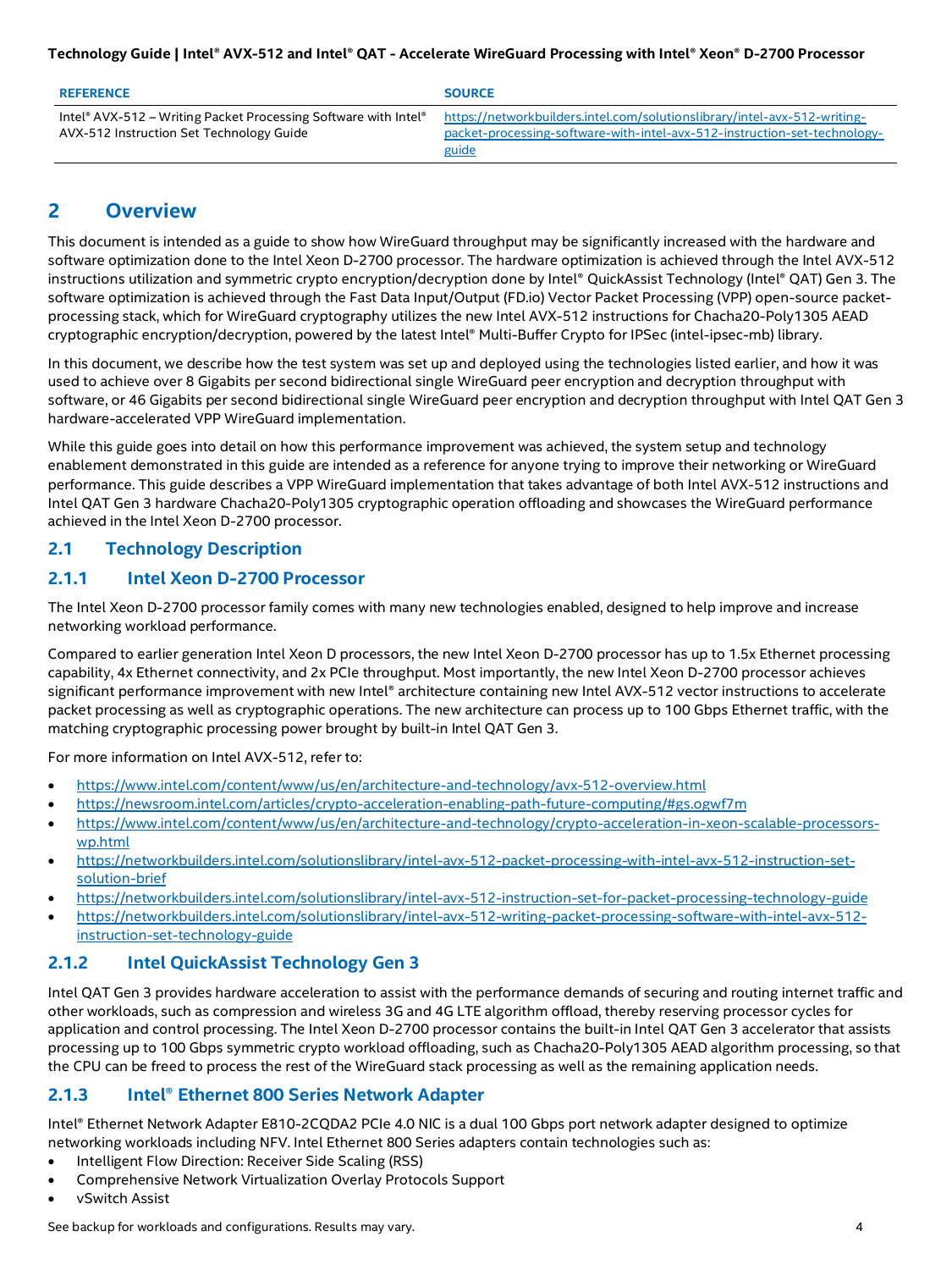- QoS: Priority-based Flow Control (802.1Qbb)
- Enhanced Transmission Selection (802.1Qaz)
- Differentiated Services Code Point (DSCP)
- Dynamic Device Personalization (DDP)

For more information about the Intel Ethernet Controller E810-2CQDA2, refer to: <https://ark.intel.com/content/www/us/en/ark/products/series/184846/intel-ethernet-network-adapter-e810-series.html>

# <span id="page-4-0"></span>**2.1.4 Intel Multi-Buffer Crypto for IPSec Library**

The intel-ipsec-mb library is a family of highly optimized software implementations of symmetric cryptographic algorithms. With the rich and easy-to-use APIs provided by the intel-ipsec-mb library, you can easily make full use of the CPU latest cryptographic accelerations provided by Intel, including the new Intel AVX-512 vector instructions. The intel-ipsec-mb library provides an optimized implementation of Chacha20-Poly1305, utilizing Intel AVX-512 vector instructions to compute the ciphertext/plaintext and digest of the buffer. On the ciphering side, up to sixteen 64-byte Chacha20 blocks are computed in parallel, encrypting/decrypting up to 1 KB of data in each iteration. On the authentication side, the data is digested parallelizing the computation of up to sixteen 16-byte blocks. To achieve this:

- Up to 16 powers of the Poly1305 key are precomputed, to be multiplied with the data blocks.
- Multiplication is carried with IFMA instructions and full reduction is performed only at the end of the message, to get the digest.

For more detailed information about the intel-ipsec-mb library, refer to:

- <https://github.com/intel/intel-ipsec-mb>
- [https://www.intel.com/content/dam/www/public/us/en/documents/white-papers/fast-multi-buffer-ipsec-implementations-ia](https://www.intel.com/content/dam/www/public/us/en/documents/white-papers/fast-multi-buffer-ipsec-implementations-ia-processors-paper.pdf)[processors-paper.pdf](https://www.intel.com/content/dam/www/public/us/en/documents/white-papers/fast-multi-buffer-ipsec-implementations-ia-processors-paper.pdf)

#### <span id="page-4-1"></span>**2.1.5 Fast Data Input/Output, Vector Packet Processing**

Fast Data Input/Output (FD.io) is a Linux Foundation Open-Source Project that provides fast network packets processing capability. FD.io Vector Packet Processing (VPP) is one of the many sub-projects within FD.io that provides L2-L4 stack processing.

VPP processes the packet in a burst manner, grouping up to 256 packets into a packet vector. To maximize the utilization of the CPU instruction cache (I-cache), VPP adopts the packet processing graph as its core design. The graph nodes are organized as tree shape graphs in VPP. The packet vectors flow from NIC RX nodes all the way to TX nodes (or dropped) based on the processed destinations in each graph node within.



#### <span id="page-4-2"></span>**Figure 2. VPP Packet Processing Graph**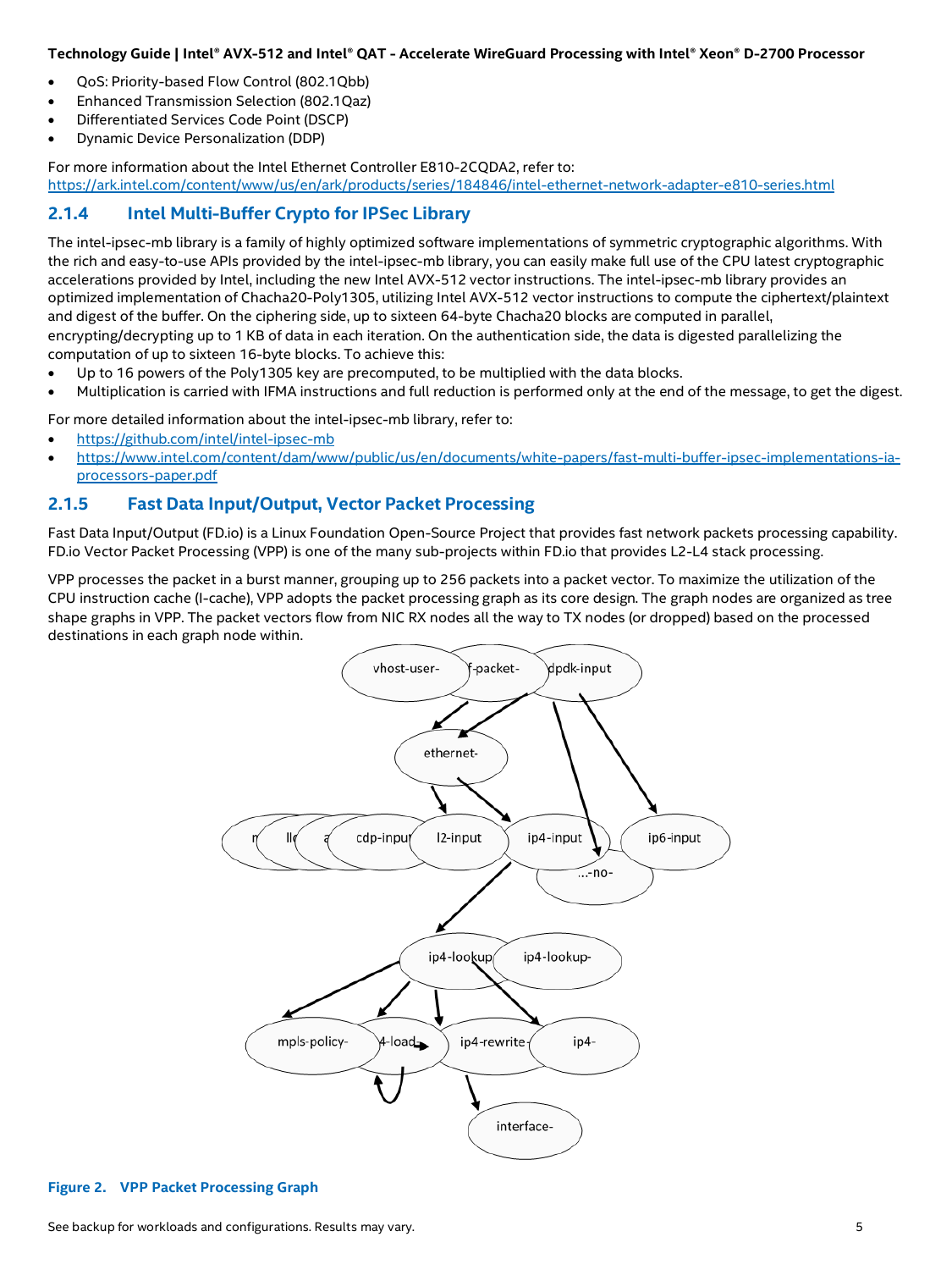For more information about VPP, refer to:

- <https://wiki.fd.io/view/VPP>
- [https://s3-docs.fd.io/vpp/22.02/developer/extras/vpp\\_config.html](https://s3-docs.fd.io/vpp/22.02/developer/extras/vpp_config.html)
- <https://s3-docs.fd.io/vpp/22.06/cli-reference/gettingstarted/index.html>

### **2.1.5.1 VPP WireGuard**

VPP WireGuard is a new component in VPP to provide full WireGuard stack processing to VPP. VPP WireGuard provides a set of easy-to-use CLI and VAPI commands for you to configure WireGuard interfaces and peers in addition to existing rich routing and packet RX/TX functionalities. It can perform handshake, rekeying, and WireGuard stack processing such as packet encapsulation, decapsulation, and cryptographic operations.

The most resource-consuming procedure within WireGuard is the cryptographic operation. To ensure both the performance and the flexibility of cryptographic operation, VPP WireGuard takes advantage of the underlying crypto infrastructure.

## **2.1.5.2 VPP Crypto Infrastructure and Engines**

The VPP crypto infrastructure is a crypto framework that supports different crypto engines working as plugins to perform symmetric crypto operations. To date, there are three crypto engines:

- Native Engine: The crypto engine specifically designed for VPP that achieves high crypto processing efficiency but with limited algorithms supported. Some Intel AVX-512 accelerations such as vAES and vPCLMUL are automatically enabled if the application is running on the latest architecture CPUs.
- IPsecMB Engine: Integration layer to the Intel Multi-Buffer Crypto for IPSec library with extended crypto algorithm. Intel AVX-512 acceleration of AES encryption/decryption is automatically enabled if the application is running on the latest architecture CPUs.
- OpenSSL Engine: The shim-layer to the OpenSSL library, with the most comprehensive crypto algorithm support list, but it is least performant.

To maximize the performance of the crypto accelerators, VPP crypto infrastructure also supports an asynchronous working mode such that the workload is enqueued to the crypto accelerator, such as Intel QAT Gen 3, and the next packets are immediately processed, instead of waiting for the current workload to complete processing. Instead, a function block running in a polling manner queries if the previously enqueued workload is processed. This asynchronous working mode helps maximize Intel QAT Gen 3 and CPU packet-processing efficiency. The DPDK Cryptodev engine is one of the supported VPP crypto engines that works in this mode and Intel QAT Gen 3 is controlled through it.

The VPP crypto infrastructure provides a high-level API for all VPP components. Underneath the APIs, the default crypto engine that handles the operations of specific algorithms is invoked to process the crypto operation. This flexible operation mode allows the most performant crypto implementation to be used for a specific algorithm.

# <span id="page-5-0"></span>**3 Deployment**

<span id="page-5-1"></span>The following table lists the system setup for the tests described in this guide.

#### **Table 3. System Setup**

| <b>ITEM</b>             | <b>DESCRIPTION</b>                              |
|-------------------------|-------------------------------------------------|
| Server Platform         | Xeon-D 2700 uATX Customer Reference Board       |
| <b>CPU</b>              | Intel Xeon D-2798NX Processor @2.10 GHz         |
| Memory                  | 64 GB: 16 GB x 4 DIMMs @ 2933 MHz DDR4          |
| NIC.                    | Intel® Ethernet Network Adapter E810-2CQDA2 x 1 |
| NIC Firmware Version    | V3.0                                            |
| <b>BIOS</b>             | IDVL CRB 1.86B.0020.D15.2107151720              |
| Microcode               | 0x000136                                        |
| <b>Operating System</b> | <b>Ubuntu 20.04.3 LTS</b>                       |
| Linux Kernel Version    | $5.4.0 - 67$                                    |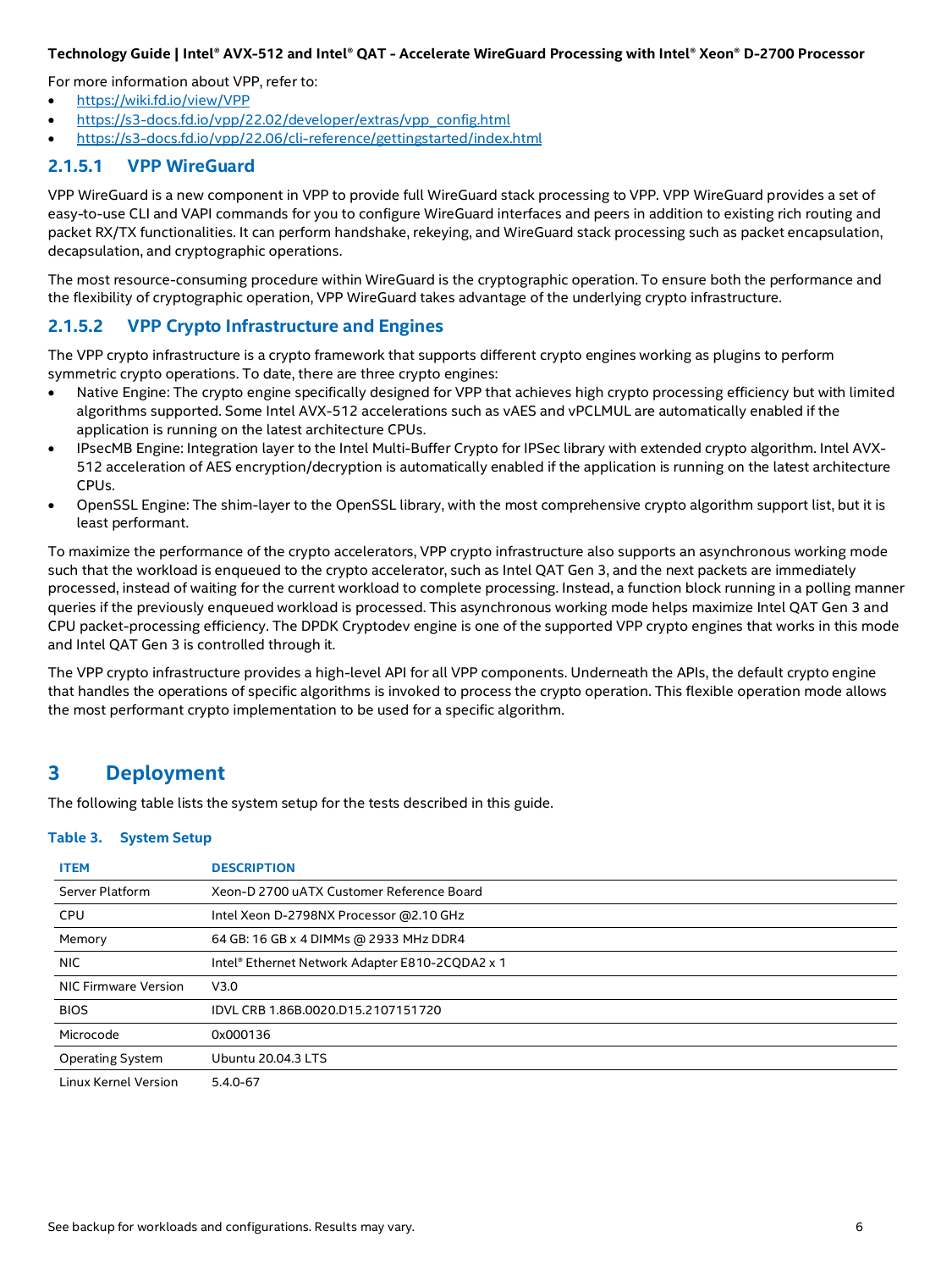|  | Technology Guide   Intel® AVX-512 and Intel® QAT - Accelerate WireGuard Processing with Intel® Xeon® D-2700 Processor |  |
|--|-----------------------------------------------------------------------------------------------------------------------|--|
|  |                                                                                                                       |  |

| <b>ITEM</b>                 | <b>DESCRIPTION</b>                                                                                                                                                                                                                                                                                                                                                                                                                                                                                  |
|-----------------------------|-----------------------------------------------------------------------------------------------------------------------------------------------------------------------------------------------------------------------------------------------------------------------------------------------------------------------------------------------------------------------------------------------------------------------------------------------------------------------------------------------------|
| Kernel GRUB Command         | hugepagesz=1G hugepages=8 default hugepagesz=1G isolcpus=1-15, 17-31<br>rcu nocbs=1-15,17-31 nohz full=1-15,17-31 panic=30 init=/sbin/init<br>net.ifnames=0 image name=/images/pma-seed-20210319-210608.cpio.qz<br>nmi watchdog=0 audit=0 nosoftlockup hpet=disable mce=off tsc=reliable<br>numa balancing=disable memory corruption check=0<br>workqueue.power efficient=false module blacklist=ast, iavf<br>modprobe.blacklist=ice init on alloc=0 initrd=/kernel/initrd.imq-5.4.0-67-<br>generic |
| <b>ICE Driver Version</b>   | 1.6.7                                                                                                                                                                                                                                                                                                                                                                                                                                                                                               |
| DDP OS Package              | 1.3.26.0                                                                                                                                                                                                                                                                                                                                                                                                                                                                                            |
| Kernel WireGuard<br>Version | 1.0.20200513-1~20.04.2                                                                                                                                                                                                                                                                                                                                                                                                                                                                              |
| <b>VPP Version</b>          | 21.10-RC0                                                                                                                                                                                                                                                                                                                                                                                                                                                                                           |

# <span id="page-6-0"></span>**3.1 Deployment Setup**

To test performance of the abovementioned WireGuard solutions, we used two Intel Xeon D-2798NX processors and an Ixia hardware traffic generator with 100 GbE connection support. This test setup is depicted in [Figure](#page-6-1) 3. The first system (Gateway A) serves as the device under test. The second system (Gateway B) serves as the WireGuard peer. The WireGuard connection is established in both directions, i.e., from Gateway A to Gateway B and from Gateway B to Gateway A, such that both systems are performing encryption and decryption. To increase reliability of the test, the two Intel systems were configured to replicate one another as much as possible with respect to hardware specifications and software versions and configurations. We used Intel Xeon D-2798NX CPUs for both gateways and populated the same number of memory DIMMs of the same kind into each system.



<span id="page-6-1"></span>**Figure 3. WireGuard Performance Test Setup Diagram**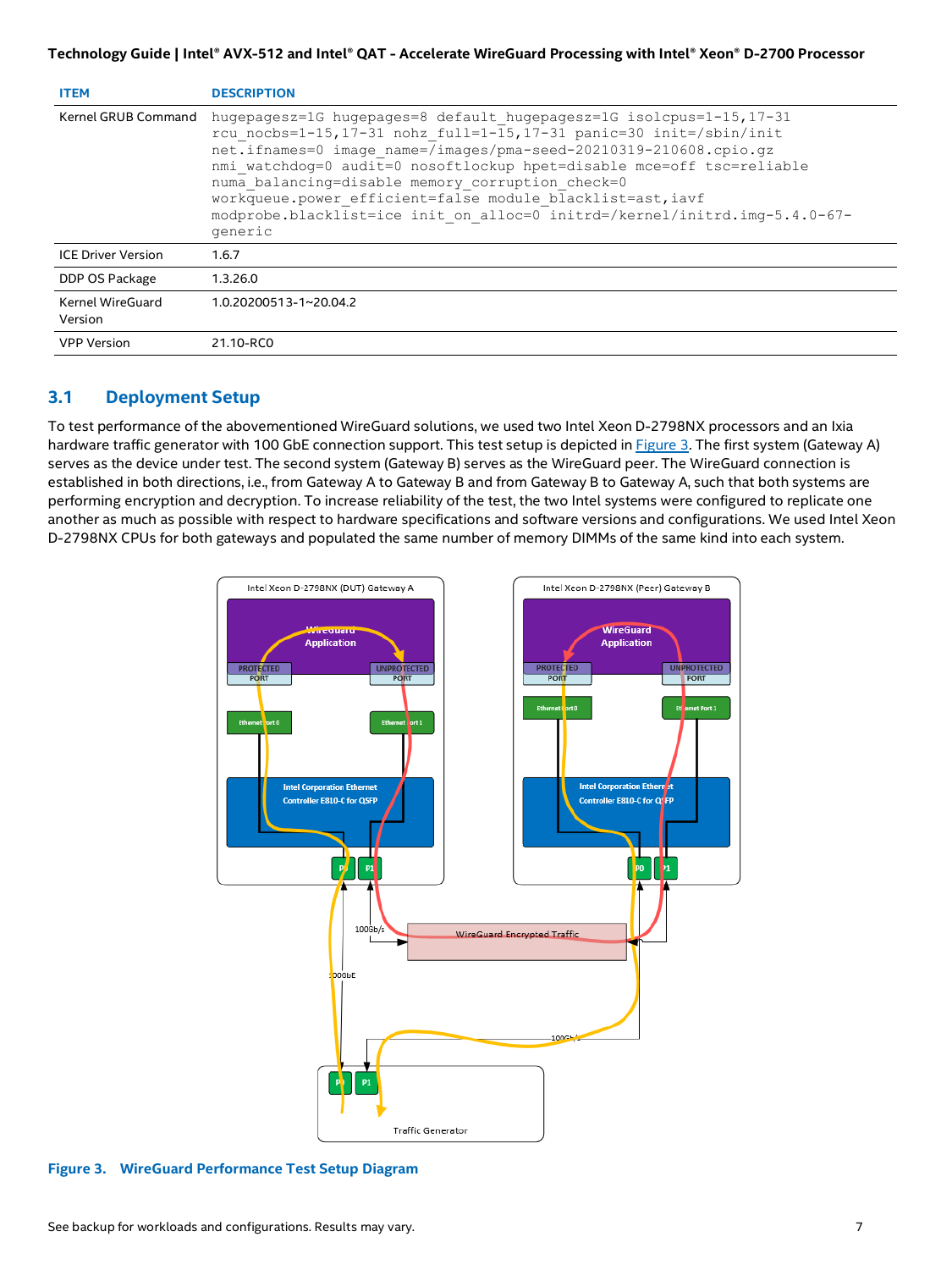# <span id="page-7-0"></span>**3.1.1 DUT NIC Ports and Ixia Ports Connection**

Each system was equipped with one Intel Ethernet Network Adapter E810-2CQDA2 (NIC). The bottom Ethernet ports of each NIC were connected to each other to establish a local network. The top ports of each NIC were connected to the hardware traffic generator. All Ethernet ports used in this test were 100 Gigabit Ethernet (GbE) ports. As shown in [Figure](#page-6-1) 3, the Ixia traffic generator sent preconfigured streams of clear packets to each gateway, and the gateways encrypted the packets and forwarded them to their respective peer gateway.

## <span id="page-7-1"></span>**3.1.2 Ixia Flow Configuration**

Our test was configured to have two WireGuard tunnels between Gateway A and Gateway B – one tunnel initiated by each gateway. The Ixia traffic generator sends two continuous streams of IPv4 network packets equally spaced in time. The packets are built such that their destination IPv4 headers match the configuration of the underlying networking stacks to route the traffic through the WireGuard tunnels[. Figure](#page-7-3) 4 lists the Ixia configuration details of the traffic stream sent to one of the DUT ports. These traffic streams consist of IPv4 packets with destination MAC addresses matching the MAC address of the neighboring Ethernet port and destination IP address matching the IP of the destination Ixia port. Configuration of the gateway software is described in the next two sections.

| Name                                              | Value                                                                         |  |
|---------------------------------------------------|-------------------------------------------------------------------------------|--|
| ▽ 量も Frame                                        | length: 64                                                                    |  |
| Ethernet II<br>$\checkmark$                       |                                                                               |  |
| Ethernet Header                                   |                                                                               |  |
| Destination MAC Address                           | 50:54:00:e0:01:00 [Inc: 50:54:00:e0:01:00, 00:00:00:00:00:01, 1]              |  |
| Source MAC Address                                | 00:ff:00:00:ff:ff [NonRepeatableRandom: 00:ff:00:00:ff:ff, 00:00:00:00:00:00] |  |
| Ethernet-Type                                     | 0x <auto>800</auto>                                                           |  |
| $\times \frac{1}{61}$ IPv4                        |                                                                               |  |
| $\times \blacksquare$ IP Header                   |                                                                               |  |
| <b>Wersion</b>                                    | 4                                                                             |  |
| Header Length                                     | $<$ Auto $>5$                                                                 |  |
| $\triangleright$ $\blacksquare$ IP Priority       | TOS                                                                           |  |
| Total Length (octets)                             | <auto>46</auto>                                                               |  |
| dentification                                     | Ō                                                                             |  |
| $\triangleright$ $\blacksquare$ Flags             |                                                                               |  |
| Fragment offset                                   | 0                                                                             |  |
| $\blacksquare$ TTL (Time to live)                 | 64                                                                            |  |
| Protocol                                          | <auto>Any host internal protocol</auto>                                       |  |
| Header checksum                                   | $<$ Auto $>0$                                                                 |  |
| Source Address                                    | 4.0.0.0                                                                       |  |
| Destination Address                               | 8.0.0.0                                                                       |  |
| $\triangleright$ $\blacksquare$ IP options        |                                                                               |  |
| <b>01</b> Payload                                 | <b>Increment Byte</b>                                                         |  |
| $\vee$ $\frac{1}{\sqrt{2}}$ Ethernet II (Trailer) |                                                                               |  |
| Frame Check Sequence CRC-32                       | $0x<$ Auto $>0$                                                               |  |

#### <span id="page-7-3"></span>**Figure 4. Ixia Traffic Configuration**

# <span id="page-7-2"></span>**3.2 Linux Kernel WireGuard Configuration**

The OS network software was configured to establish appropriate routes according to the diagram in [Figure](#page-8-0) 5. We installed WireGuard on our Ubuntu Linux with apt package manager and configured it according to the [WireGuard Quick Start](https://www.wireguard.com/quickstart/) guide.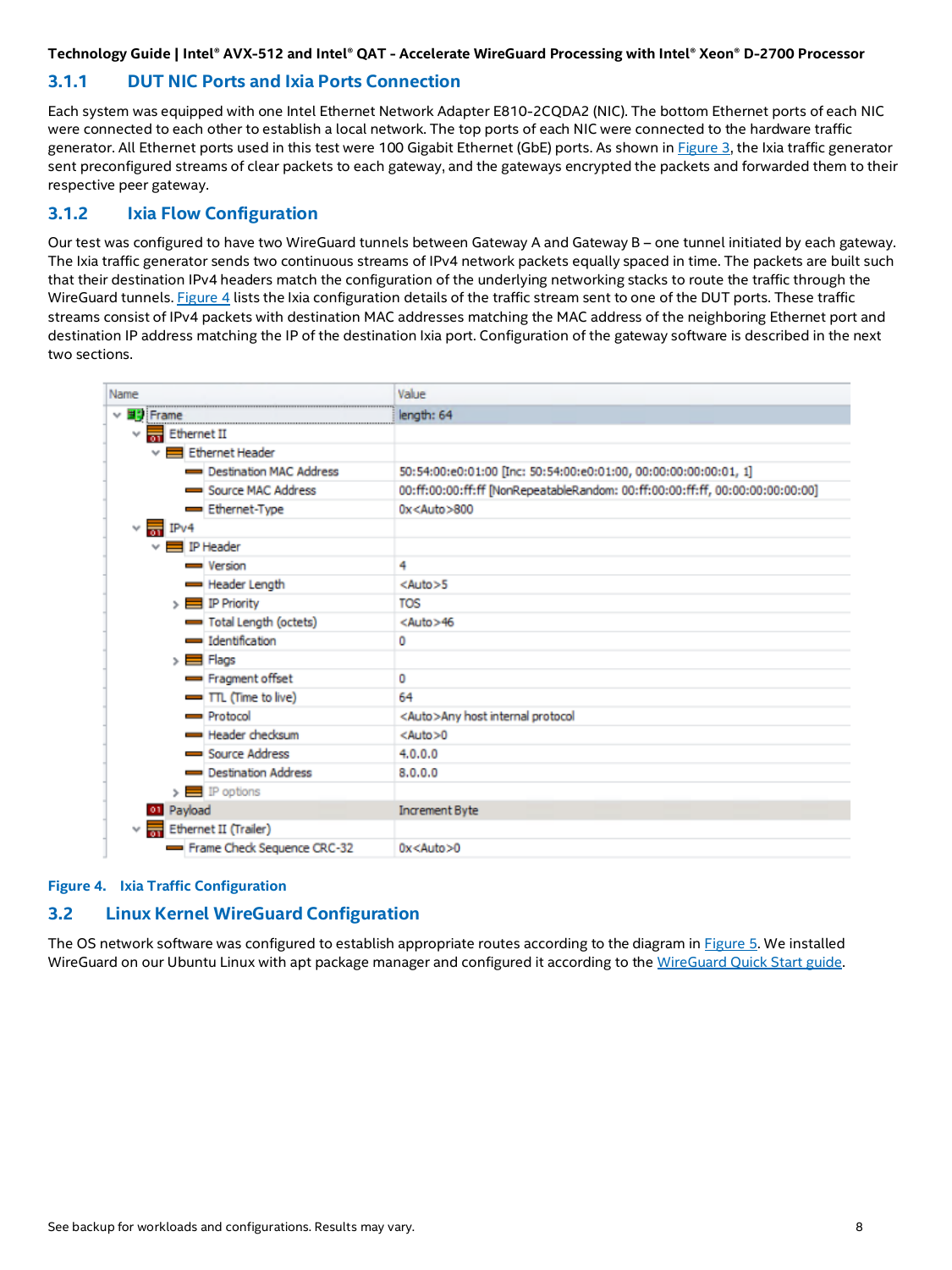```
apt install wireguard
ip link add dev wg0 type wireguard
ip address add dev wg0 192.168.2.1/24
wg genkey > private
wg pubkey < private > publickey
wg set wg0 listen-port 51820 private-key ./private peer 
Nfcx065/ehwTi+F1uXCVPVRpOY5jFkjUCGffSDAhGiQ= allowed-ips 
8.0.0.0/24,192.168.2.0/24,4.0.0.0/24 endpoint 172.16.0.2:51820
ip link set wg0 up
apt install wireguard
ip link add dev wg0 type wireguard
ip address add dev wg0 192.168.2.2/24
wg genkey > private
wg pubkey < private > publickey
wg set wg0 listen-port 51820 private-key ./private peer 
h8Es+0U72W9d7ViUs0c9GhgCo09eTLZj81baqDyhexM= allowed-ips 
8.0.0.0/24,192.168.2.0/24,4.0.0.0/24 endpoint 172.16.0.1:51820
ip link set wg0 up
```
#### <span id="page-8-0"></span>**Figure 5. Linux Kernel WireGuard Configuration**



<span id="page-8-1"></span>**Figure 6. Kernel WireGuard Test Configuration**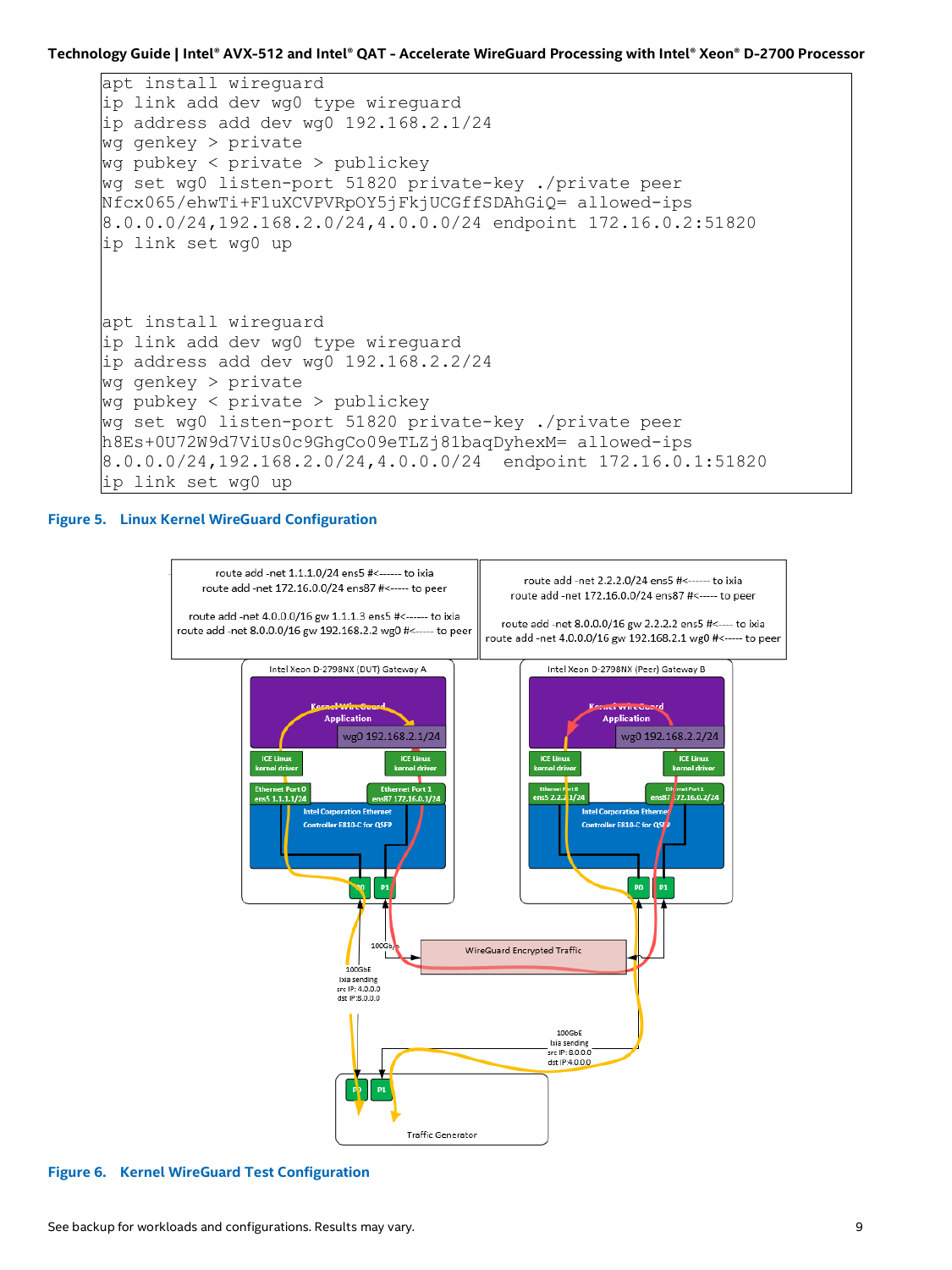## <span id="page-9-0"></span>**3.3 VPP Application Configuration**

#### <span id="page-9-1"></span>**3.3.1 VPP startup.conf File**

For a VPP application to run as desired, a VPP process requires a dedicated configuration file containing specific configurations being loaded along with the application execution. Since we have two VPP processes running in parallel, two configuration files need to be provided[. Figure](#page-9-3) 7 provides a sample configuration file for the VPP0 process. The other configuration file is similar to [Figure](#page-9-3) 7, but with different values for corelist-workers and the DPDK port configuration section. The method to load startup.conf files and to start the application can be found in the [VPP Configuration File guide.](https://my-vpp-docs.readthedocs.io/en/latest/gettingstarted/users/configuring/startup.html)

```
unix {
#Point to the CLI configuration file
        exec /tmp/VPP-WireGuard_ICXD_2p1c1t1f_s0_0.00001loss_native-mb-ep0.cfg
        nodaemon
}
cpu {
        main-core 2
# We use one worker core
        corelist-workers 1
}
buffers { buffers-per-numa 5555 }
dpdk {
        no-tx-checksum-offload
        dev default{
               num-tx-desc 512
       num-rx-desc 512<br>}
 }
#This is the port connected to Ixia 
        dev 0000:91:00.0
 {
         workers 0
 }
#This is the port connected to the second gateway
        dev 0000:94:00.0
 {
                workers 0
 }
        no-multi-seg
}
memory { main-heap-size 1G }
```
#### <span id="page-9-3"></span>**Figure 7. VPP0 startup.conf File**

#### <span id="page-9-2"></span>**3.3.2 VPP CLI Commands**

The startup configuration file in [Figure](#page-9-3) 7 points to a CLI configuration file that contains VPP software configuration commands required to enable packet forwarding and WireGuard tunnels. As shown i[n Figure](#page-10-2) 8, the VPP process receives plain IPv4 packets from one traffic generator port and WireGuard protected UDP packets from one peer port. The packets received from the traffic generator are forwarded to the virtual WireGuard interface, encrypted and encapsulated by the WireGuard VPP plugin, and routed to the peer system.

```
set interface state HundredGigabitEthernet91/0/0 up
set interface state HundredGigabitEthernet94/0/0 up
set interface mtu packet 2024 HundredGigabitEthernet91/0/0
set interface mtu packet 2024 HundredGigabitEthernet94/0/0
set interface ip address HundredGigabitEthernet91/0/0 64.0.0.1/24
set interface ip address HundredGigabitEthernet94/0/0 255.0.0.128/24
set int promiscuous on HundredGigabitEthernet91/0/0
set int promiscuous on HundredGigabitEthernet94/0/0
# we set static ARP entries, but it's not required
set ip neighbor HundredGigabitEthernet94/0/0 192.168.100.2 00:11:11:11:00:11
set ip neighbor HundredGigabitEthernet91/0/0 64.0.0.2 50:54:00:e1:00:11
set ip neighbor HundredGigabitEthernet94/0/0 255.0.0.129 50:54:00:e1:00:11
# set second Ethernet port as WireGuard tunnel port
ip route add 192.168.100.2/32 via 192.168.100.2 HundredGigabitEthernet94/0/0
wireguard create listen-port 51820 private-key 4BRmziKjgp+BSuwq69z0BI55va0kKHwU5ddjfWwaeGQ= src 
192.168.100.1
wireguard peer add wg0 public-key 6BfYHJ77nXWyg6RoL9egv7dK8oK1szE55nft7coqJ08= endpoint 
192.168.100.2 allowed-ip 104.0.0.0/24 port 51820 persistent-keepalive 256
```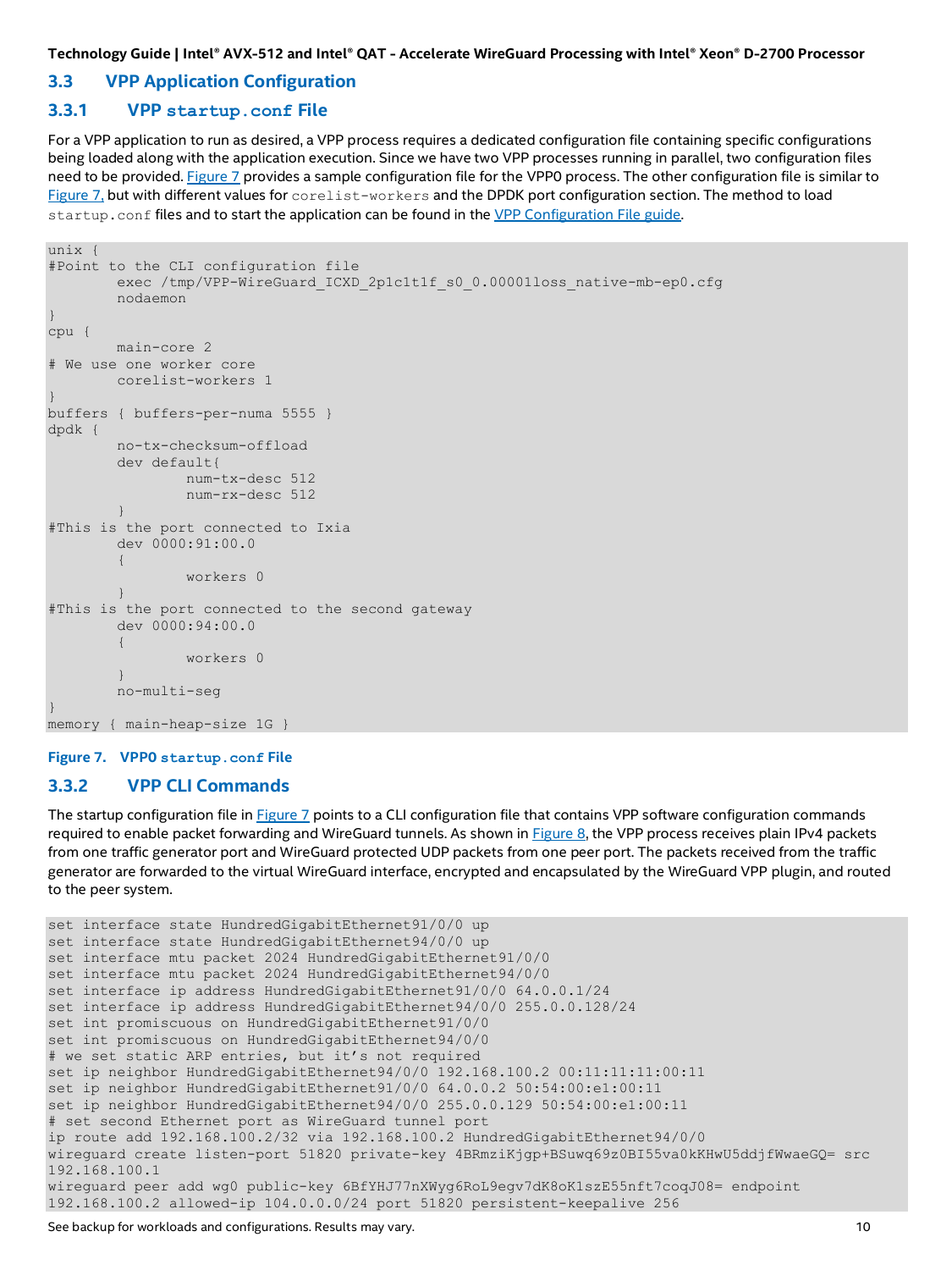set interface state wg0 up set int ip address wg0 192.168.100.1/24 ip route add 104.0.0.0/24 via 104.0.0.1 wg0 ip route add 192.168.100.1/32 via wg0 ip route add count 1 004.0.0.0/32 via 64.0.0.2 HundredGigabitEthernet91/0/0 # use software encryption with vAES instructions set crypto handler all ipsecmb

<span id="page-10-2"></span>**Figure 8. VPP CLI Commands for VPP Process**

# <span id="page-10-0"></span>**3.3.3 VPP CLI Commands to Enable Intel QAT Gen 3 Crypto Offload**

To enable Intel QAT Gen 3 crypto to accelerate Chacha20-Poly1305 cryptographic operation, add two CLI commands. They are: # Assign DPDK cryptodev engine to Accelerate Chacha20-Poly1305 set crypto async handler chacha20-poly1305 dpdk\_cryptodev # Enable WireGuard Asynchronous Mode set wireguard async mode on

This configuration performs the same packet processing operations but offloads encryption to Intel QAT Gen 3 on the CPU.

# <span id="page-10-1"></span>**4 Results**

After the system setup was complete and VPP applications were up and running with all commands injected, we started the Ixia traffic generator to transmit the flows defined in Section [2.](#page-3-0) The test was set to run for 20 seconds. We collected three sets of performance numbers:

- Linux Kernel WireGuard encryption and decryption on Gateway A DUT for packet sizes of 66/72/128/256/768/1024/1280/1420 bytes
- VPP WireGuard encryption and decryption on Gateway A DUT for packet sizes of 66/72/128/256/768/1024/1280/1420 bytes, both using the intel-ipsec-mb library to process Chacha20-Poly1305 cryptographic processing
- VPP WireGuard encryption and decryption on Gateway A DUT for packet sizes of 66/72/128/256/768/1024/1280/1420 bytes, both using the Intel QAT Gen 3 cryptographic accelerator to process Chacha20-Poly1305 cryptographic processing

When running Linux Kernel WireGuard tests, we observed that packet processing operations such as interrupts, route lookups, and WireGuard operations were distributed across many cores. We did not take additional steps to limit the execution to a single core like we did in VPP because there is no trivial way to configure the Linux WireGuard application to use fewer cores. This resulted in the Kernel WireGuard solution consuming roughly 7 logical processors out of 40 threads available on the system. This CPU utilization number was calculated by adding all CPU utilization values on all threads measured by the Linux htop command while the workload was running and 1420 B streams were being delivered to the system. Conversely, our next test showed that VPP used only one physical CPU core at 100% utilization.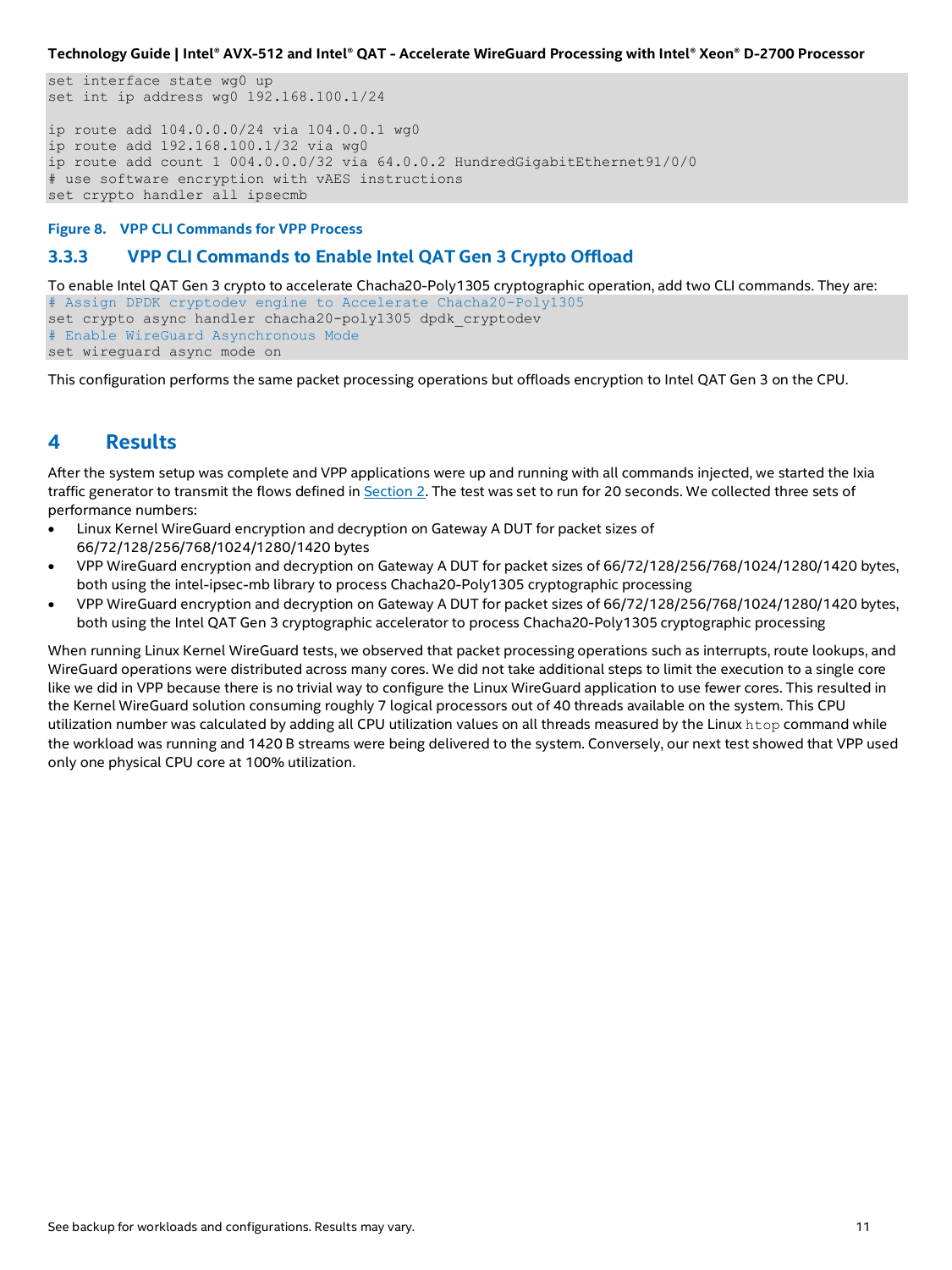

<span id="page-11-0"></span>**Figure 9. Performance Comparison of Kernel WireGuard Implementation and VPP WireGuard with Software Encryption**



#### <span id="page-11-1"></span>**Figure 10. Performance Comparison of Kernel WireGuard, VPP WireGuard with Software Encryption, and VPP WireGuard with Hardware Lookaside Encryption**

Fro[m Figure](#page-11-1) 10, compared to the Linux Kernel WireGuard stack and routing running on Intel Xeon D-2798NX processors, the WireGuard single peer encryption and decryption by VPP and intel-ipsec-mb library running on the same platform has 7.2 times more throughput for 66-byte packets, reaching 1,799 Megabits per second (Mb/s), where the Linux Kernel only achieved 250 Mb/s. If VPP offloads the Chacha20-Poly1305 cryptographic processing to Intel QAT Gen 3, the throughput can be further improved to 3,377 Mb/s, which is 13.5 times more throughput than the Linux Kernel. Such advantages of VPP WireGuard with both intel-ipsecmb CPU optimization and Intel QAT Gen 3 acceleration remain across all packet sizes to 1,420 bytes. In the 1,420 bytes packet size tests, the Linux Kernel WireGuard stack and routing achieved 5,274 Mb/s, the VPP with intel-ipsec-mb optimization achieved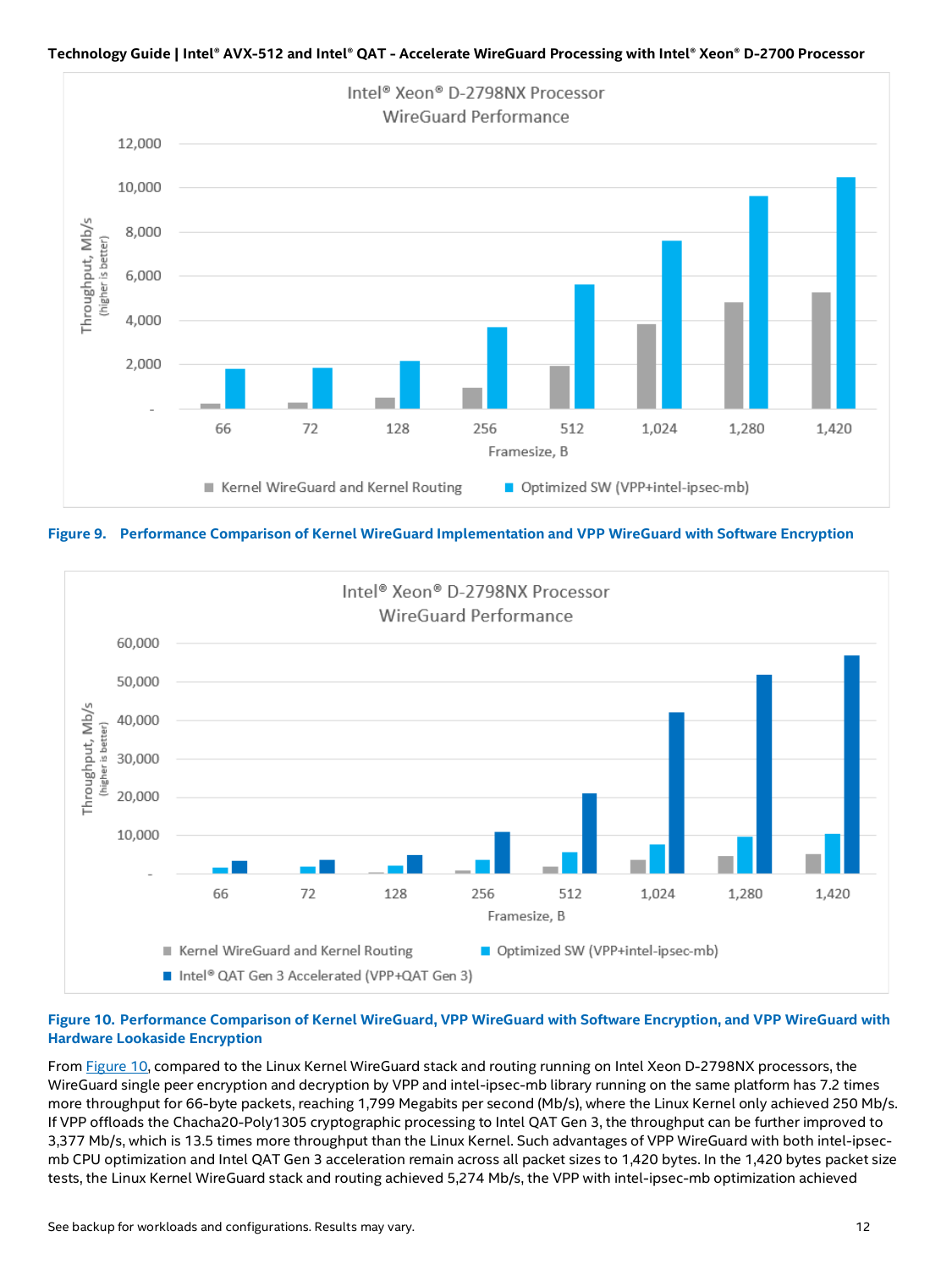10,486 Mb/s, and the VPP with Intel QAT Gen 3 Chacha20-Poly1305 cryptographic operation offload achieved 56,921 Mb/s, 10.79 times more throughput than the Linux Kernel.

# <span id="page-12-0"></span>**5 Summary**

This guide demonstrates how Intel AVX-512 instructions (leveraged by the intel-ipsec-mb library) and Intel QuickAssist Technology Gen 3 provided in the latest Intel Xeon D-2798NX processor can be used to achieve 3x-10x performance increase of WireGuard stack processing and routing performance versus Linux Kernel, reaching 10,486 Mbps and 56,921 Mbps throughput respectively.

This guide has detailed the underlying technologies, the challenges faced, and the hardware and software configurations used to achieve this throughput. And while these hardware and software configurations are specific to this setup, the technologies enabled by these hardware and software configurations are intended to be used as a reference for anyone looking to improve their WireGuard throughput.

You are encouraged to test these latest technologies for yourself to evaluate the performance improvements available in the Intel AVX-512 instructions and Intel QuickAssist Technology Gen 3 provided in the latest Intel Xeon D-2798NX processor.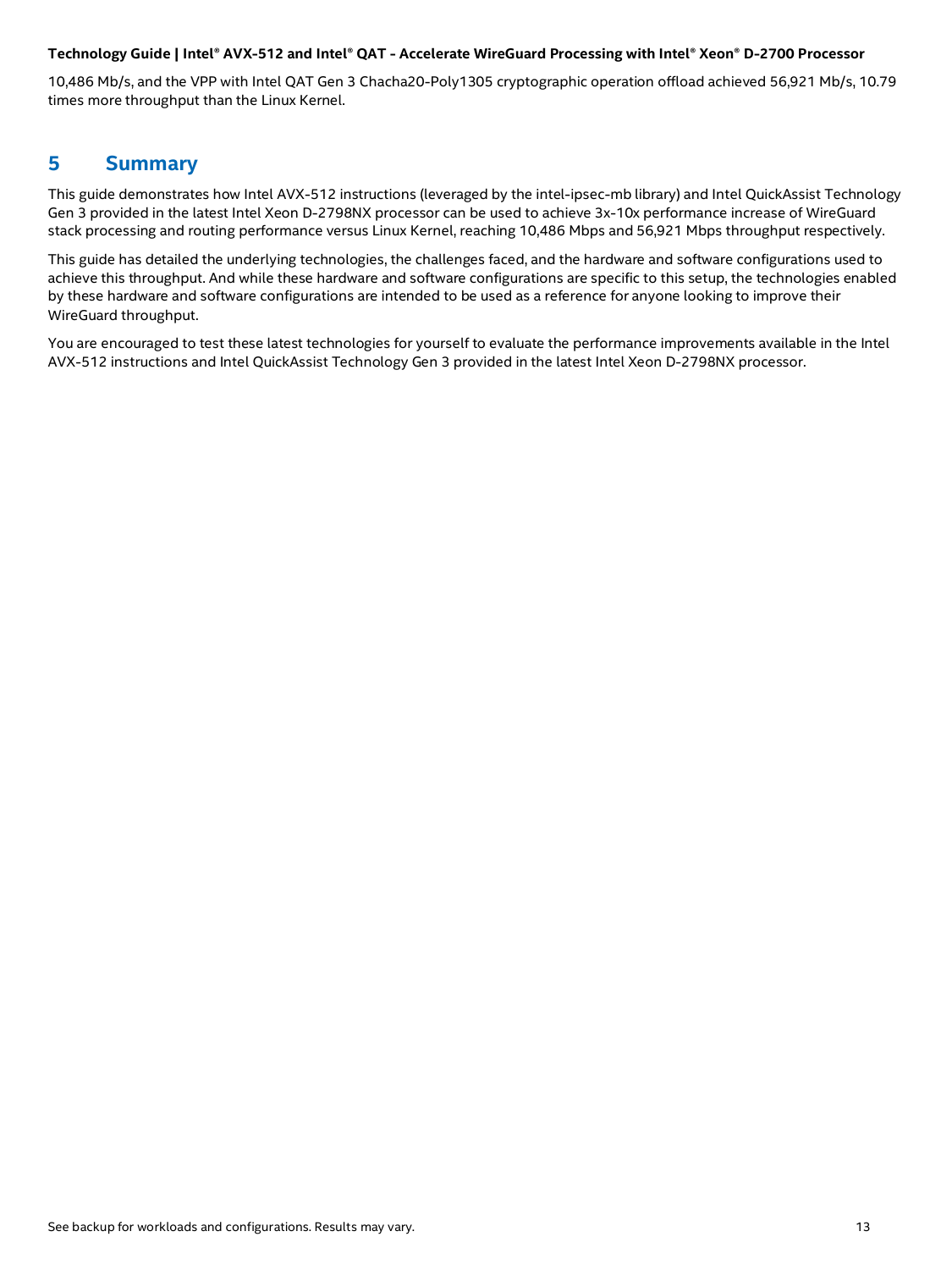# <span id="page-13-0"></span>**Appendix A System BIOS Settings**

| Menu (Advanced)          | <b>Path to BIOS Setting</b>                                                                                                                        | <b>BIOS Setting</b>                          | Value                    |
|--------------------------|----------------------------------------------------------------------------------------------------------------------------------------------------|----------------------------------------------|--------------------------|
|                          |                                                                                                                                                    | <b>EIST PSD FUNCTION</b>                     | HW ALL                   |
|                          | <b>SOCKET</b>                                                                                                                                      | <b>AVX License Pre-Grant</b>                 | <b>ENABLE</b>            |
|                          | <b>CONFIGURATION-&gt;</b>                                                                                                                          | AVX ICCP Pre-Grant Level                     | 512 Light                |
|                          | ADVANCED POWER<br><b>MANAGEMENT</b><br><b>CONFIGURATION-&gt;</b><br><b>CPUP STATE</b><br><b>CONTROL</b>                                            | <b>BOOT PERFORMANCE MODE</b>                 | <b>MAX PERFORMANCE</b>   |
|                          |                                                                                                                                                    | <b>ENERGY EFFICIENT TURBO</b><br><b>MODE</b> | <b>DISABLED</b>          |
|                          |                                                                                                                                                    | TURBO MODE                                   | <b>DISABLED</b>          |
|                          |                                                                                                                                                    | SPEEDSTEP (P STATES)                         | <b>DISABLED</b>          |
| POWER CONFIGURATION      | <b>SOCKET</b><br><b>CONFIGURATION-&gt;</b><br>ADVANCED POWER<br><b>MANAGEMENT</b><br>CONFIGURATION-><br><b>HARDWARE PM</b><br><b>STATE CONTROL</b> | <b>HARDWARE P-STATES</b>                     | <b>DISABLED</b>          |
|                          | <b>SOCKET</b>                                                                                                                                      | CPU C6 REPORT                                | <b>DISABLED</b>          |
|                          | <b>CONFIGURATION-&gt;</b><br>ADVANCED POWER<br><b>MANAGEMENT</b><br>CONFIGURATION-><br><b>CPUC STATE</b><br><b>CONTROL</b>                         | ENHANCED HALT STATE<br>(CIE)                 | <b>DISABLED</b>          |
|                          |                                                                                                                                                    | PACKAGE C STATE                              | CO/CISTATE               |
|                          | <b>SOCKET</b><br>CONFIGURATION->                                                                                                                   | UNCORE FREQUENCY<br><b>SCALING</b>           | <b>DISABLED</b>          |
|                          | ADVANCED POWER<br><b>MANAGEMENT</b><br>CONFIGURATION-><br>CPU - ADVANCED                                                                           | UNCORE FREQUENCY RAPL                        | <b>DISABLED</b>          |
|                          |                                                                                                                                                    | POWER PERFORMANCE<br><b>TUNING</b>           | <b>BIOS CONTROLS EPB</b> |
|                          | PM TUNING -><br><b>ENERGY PERF-BIAS</b>                                                                                                            | ENERGY_PERF_BIAS_CFG<br><b>MODE</b>          | <b>PERFORMANCE</b>       |
|                          | <b>SOCKET</b><br><b>CONFIGURATION-&gt;</b><br><b>IIO CONFIGURATION</b><br><b>CONFIGURATION</b>                                                     | <b>RELAX ORDERING</b>                        | <b>NO</b>                |
| <b>IIO CONFIGURATION</b> | <b>SOCKET</b><br><b>CONFIGURATION-&gt;</b><br><b>IIO CONFIGURATION</b><br>-> INTEL VT FOR<br>DIRECTED I/O (VT-D)                                   | INTEL VT FOR DIRECTED I/O<br>$(VT-D)$        | <b>DISABLED</b>          |
|                          | <b>SOCKET</b><br>CONFIGURATION-><br><b>MEMORY</b><br><b>CONFIGURATION</b>                                                                          | <b>ENFORCE POR</b>                           | <b>POR</b>               |